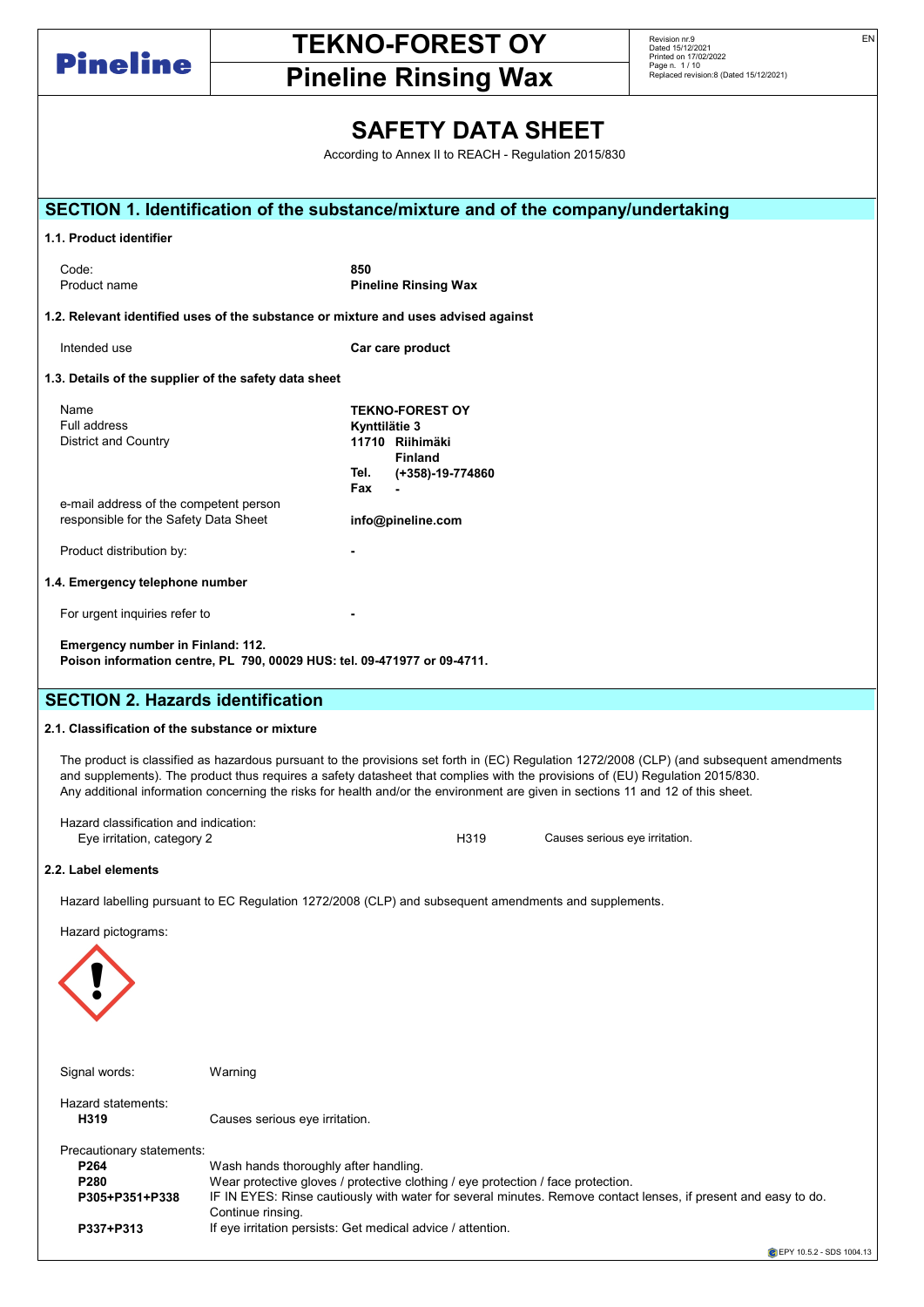

Pineline Rinsing Wax SAFETY DATA SHEET According to Annex II to REACH - Regulation 2015/830

EN

SECTION 2. Hazards identification ... / >>

## 2.3. Other hazards

On the basis of available data, the product does not contain any PBT or vPvB in percentage ≥ than 0,1%.

## SECTION 3. Composition/information on ingredients

### 3.2. Mixtures

| Identification                                 | $x =$ Conc. $%$                 |                   | Classification 1272/2008 (CLP)                                                                           |  |  |  |  |
|------------------------------------------------|---------------------------------|-------------------|----------------------------------------------------------------------------------------------------------|--|--|--|--|
| <b>ESTERQUAT</b><br>CAS<br>EC.<br><b>INDEX</b> | $94095 - 35 - 9$ $5 \le x < 10$ |                   | Flam. Lig. 3 H226, Eye Irrit. 2 H319, Skin Irrit. 2 H315                                                 |  |  |  |  |
| 2-BUTOXYETHANOL                                |                                 |                   |                                                                                                          |  |  |  |  |
| CAS                                            | $111 - 76 - 2$                  | $3 \leq x \leq 5$ | Acute Tox. 4 H302, Acute Tox. 4 H312, Acute Tox. 4 H332, Eye Irrit. 2 H319,<br><b>Skin Irrit. 2 H315</b> |  |  |  |  |
| EC.                                            | 203-905-0                       |                   |                                                                                                          |  |  |  |  |
| <i><b>INDEX</b></i>                            | 603-014-00-0                    |                   |                                                                                                          |  |  |  |  |
| 2-(2-BUTOXYETHOXY)ETHANOL                      |                                 |                   |                                                                                                          |  |  |  |  |
| CAS                                            | 112-34-5                        | $2 \leq x \leq 5$ | <b>Eye Irrit. 2 H319</b>                                                                                 |  |  |  |  |
| EC.                                            | 203-961-6                       |                   |                                                                                                          |  |  |  |  |
| <b>INDEX</b>                                   | 603-096-00-8                    |                   |                                                                                                          |  |  |  |  |
| <b>PROPAN-2-OL</b>                             |                                 |                   |                                                                                                          |  |  |  |  |
| CAS                                            | 67-63-0                         | $1 \leq x < 2$    | Flam. Lig. 2 H225, Eye Irrit. 2 H319, STOT SE 3 H336                                                     |  |  |  |  |
| EC.                                            | 200-661-7                       |                   |                                                                                                          |  |  |  |  |
| <b>INDEX</b>                                   | 603-117-00-0                    |                   |                                                                                                          |  |  |  |  |

The full wording of hazard (H) phrases is given in section 16 of the sheet.

Contains perfume and color.

## SECTION 4. First aid measures

### 4.1. Description of first aid measures

EYES: Remove contact lenses, if present. Wash immediately with plenty of water for at least 15 minutes, opening the eyelids fully. If problem persists, seek medical advice.

SKIN: Remove contaminated clothing. Wash immediately with plenty of water. If irritation persists, get medical advice/attention. Wash contaminated clothing before using it again.

INHALATION: Remove to open air. In the event of breathing difficulties, get medical advice/attention immediately.

INGESTION: Get medical advice/attention. Induce vomiting only if indicated by the doctor. Never give anything by mouth to an unconscious person, unless authorised by a doctor.

### 4.2. Most important symptoms and effects, both acute and delayed

Specific information on symptoms and effects caused by the product are unknown.

## 4.3. Indication of any immediate medical attention and special treatment needed

Information not available

## SECTION 5. Firefighting measures

### 5.1. Extinguishing media

SUITABLE EXTINGUISHING EQUIPMENT The extinguishing equipment should be of the conventional kind: carbon dioxide, foam, powder and water spray. UNSUITABLE EXTINGUISHING EQUIPMENT None in particular.

## 5.2. Special hazards arising from the substance or mixture

HAZARDS CAUSED BY EXPOSURE IN THE EVENT OF FIRE Do not breathe combustion products.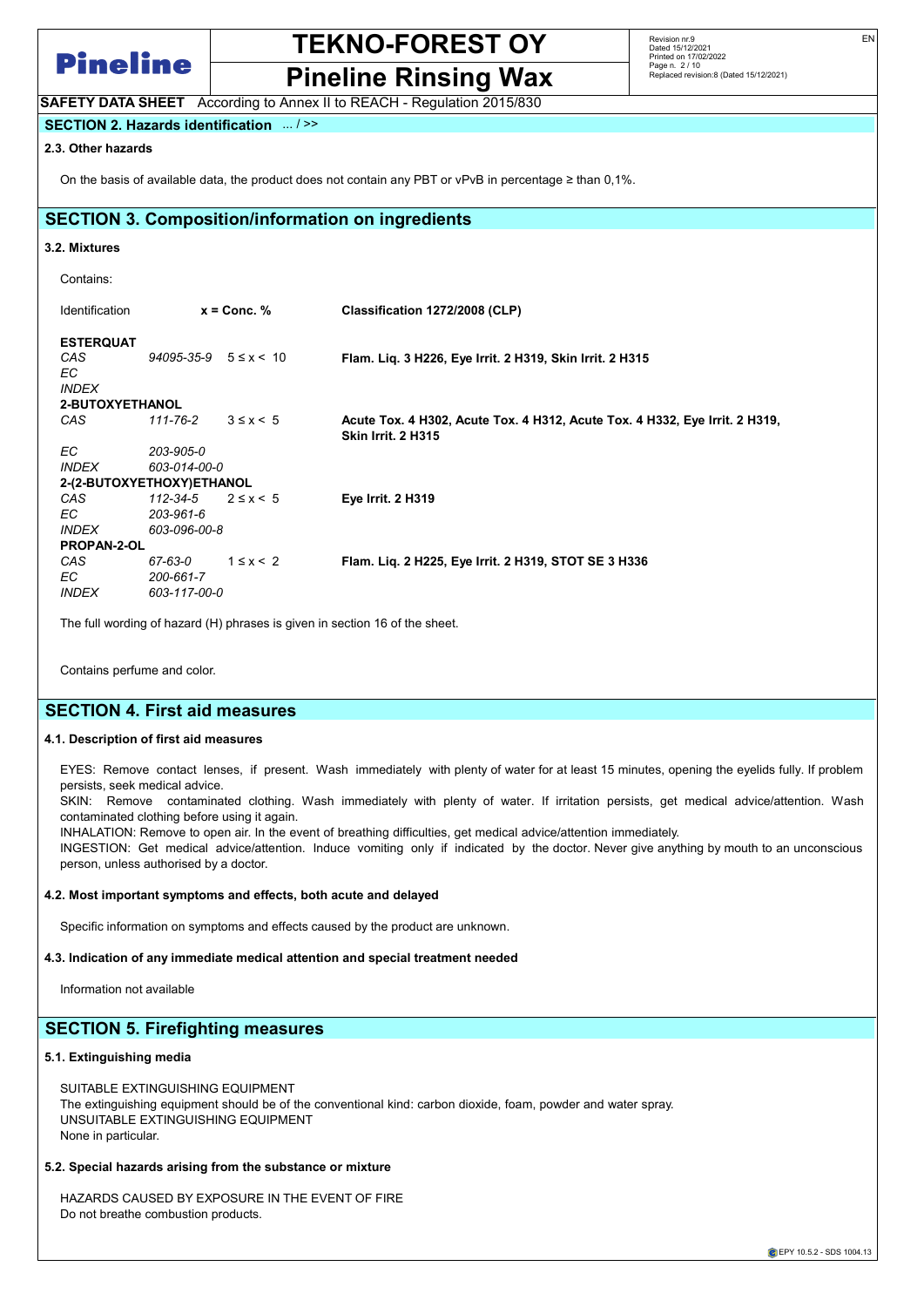

## Pineline Rinsing Wax

## SAFETY DATA SHEET According to Annex II to REACH - Regulation 2015/830

## SECTION 5. Firefighting measures ... / >>

## 5.3. Advice for firefighters

## GENERAL INFORMATION

Use jets of water to cool the containers to prevent product decomposition and the development of substances potentially hazardous for health. Always wear full fire prevention gear. Collect extinguishing water to prevent it from draining into the sewer system. Dispose of contaminated water used for extinction and the remains of the fire according to applicable regulations. SPECIAL PROTECTIVE EQUIPMENT FOR FIRE-FIGHTERS

Normal fire fighting clothing i.e. fire kit (BS EN 469), gloves (BS EN 659) and boots (HO specification A29 and A30) in combination with self-contained open circuit positive pressure compressed air breathing apparatus (BS EN 137).

## SECTION 6. Accidental release measures

#### 6.1. Personal precautions, protective equipment and emergency procedures

Block the leakage if there is no hazard.

Wear suitable protective equipment (including personal protective equipment referred to under Section 8 of the safety data sheet) to prevent any contamination of skin, eyes and personal clothing. These indications apply for both processing staff and those involved in emergency procedures.

### 6.2. Environmental precautions

Spills of the product must not penetrate into the sewer system or come into contact with surface water or ground water.

### 6.3. Methods and material for containment and cleaning up

Collect the leaked product into a suitable container. Evaluate the compatibility of the container to be used, by checking section 10. Absorb the remainder with inert absorbent material.

Make sure the leakage site is well aired. Contaminated material should be disposed of in compliance with the provisions set forth in point 13.

### 6.4. Reference to other sections

Any information on personal protection and disposal is given in sections 8 and 13.

## SECTION 7. Handling and storage

### 7.1. Precautions for safe handling

Keep away from heat, sparks and naked flames; do not smoke or use matches or lighters. Without adequate ventilation, vapours may accumulate at ground level and, if ignited, catch fire even at a distance, with the danger of backfire. Avoid bunching of electrostatic charges. When performing transfer operations involving large containers, connect to an earthing system and wear antistatic footwear. Vigorous stirring and flow through the tubes and equipment may cause the formation and accumulation of electrostatic charges. In order to avoid the risk of fires and explosions, never use compressed air when handling. Open containers with caution as they may be pressurised. Do not eat, drink or smoke during use. Avoid leakage of the product into the environment.

### 7.2. Conditions for safe storage, including any incompatibilities

Store only in the original container. Store the containers sealed, in a well ventilated place, away from direct sunlight. Store in a cool and well ventilated place, keep far away from sources of heat, naked flames and sparks and other sources of ignition. Keep containers away from any incompatible materials, see section 10 for details.

Storage temperature: +5…+30 °C. Self life: 12 months from date of production if stored properly in original sealed containers.

## 7.3. Specific end use(s)

Information not available

## SECTION 8. Exposure controls/personal protection 8.1. Control parameters Regulatory References: EST Eesti Ohtlike kemikaalide ja neid sisaldavate materjalide kasutamise töötervishoiu ja tööohutuse nõuded ning töökeskkonna keemiliste ohutegurite piirnormid [RT I, 17.10.2019, 1 - jõust. 17.01.2020]

FIN Suomi HTP-VÄRDEN 2020. Koncentrationer som befunnits skadliga. SOCIAL - OCH HÄLSOVÅRDSMINISTERIETS PUBLIKATIONER 2020:25 ITA Italia Italia Decreto Legislativo 9 Aprile 2008, n.81<br>Italia Italia Decreto Legislativo 9 Aprile 2008, n.81 Forskrift om endring i forskrift om tiltaksverdier og grenseverdier for fysiske og kjemiske faktorer i

**C** EPY 10.5.2 - SDS 1004 13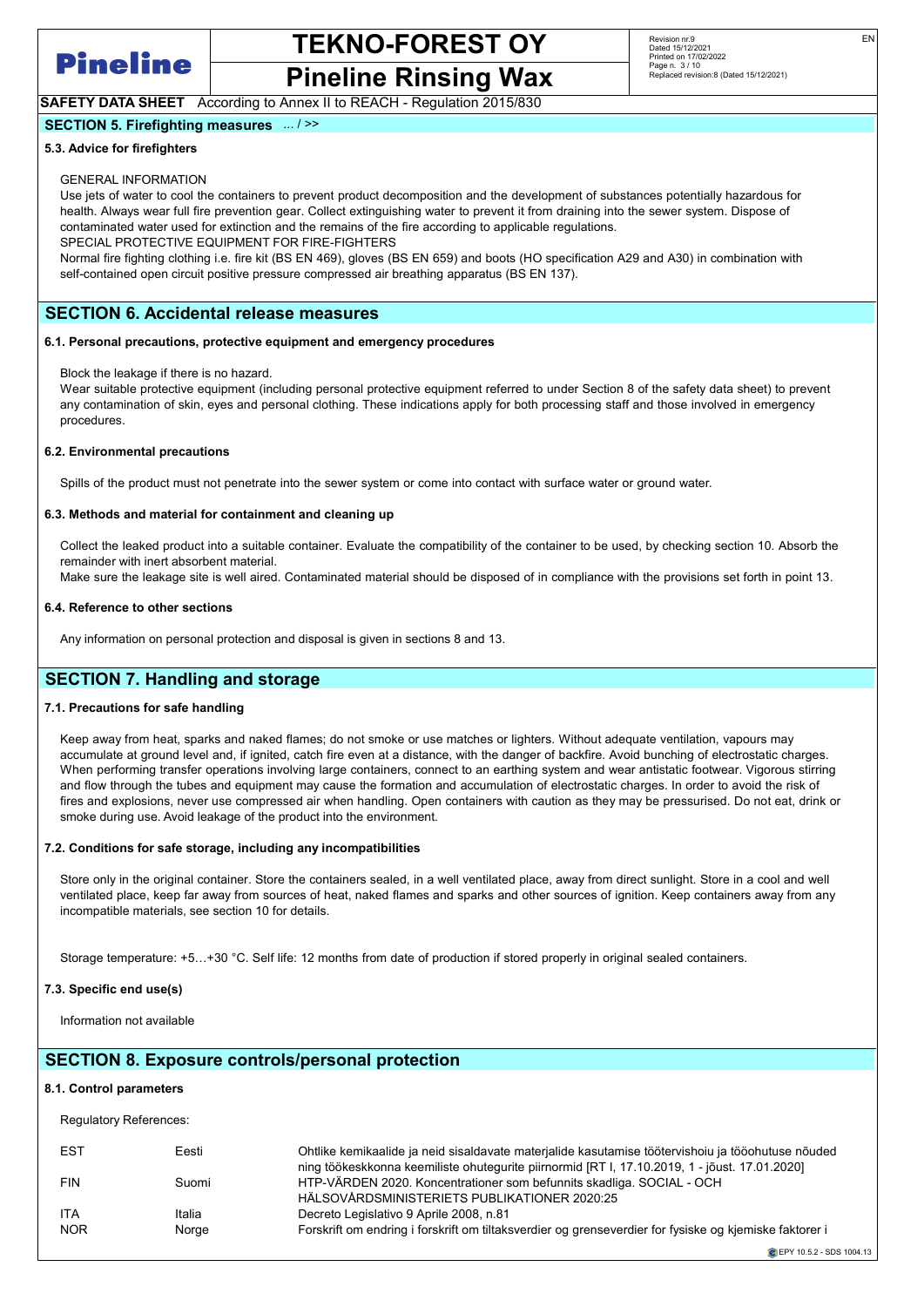

Threshold Limit Value

## TEKNO-FOREST OY

Revision nr.9 Dated 15/12/2021 Printed on 17/02/2022 Page n. 4 / 10 Replaced revision:8 (Dated 15/12/2021)

Pineline Rinsing Wax SAFETY DATA SHEET According to Annex II to REACH - Regulation 2015/830

## SECTION 8. Exposure controls/personal protection ... / >>

| <b>SWE</b> | Sverige          | arbeidsmiljøet samt smitterisikogrupper for biologiske faktorer (forskrift om tiltaks- og<br>grenseverdier), 21. august 2018 nr. 1255<br>Hygieniska gränsvärden, Arbetsmiljöverkets föreskrifter och allmänna råd om hygieniska<br>gränsvärden (AFS 2018:1)             |
|------------|------------------|-------------------------------------------------------------------------------------------------------------------------------------------------------------------------------------------------------------------------------------------------------------------------|
|            |                  |                                                                                                                                                                                                                                                                         |
| <b>GBR</b> | United Kingdom   | EH40/2005 Workplace exposure limits (Fourth Edition 2020)                                                                                                                                                                                                               |
| EU         | OEL EU           | Directive (EU) 2019/1831; Directive (EU) 2019/130; Directive (EU) 2019/983; Directive (EU)<br>2017/2398; Directive (EU) 2017/164; Directive 2009/161/EU; Directive 2006/15/EC; Directive<br>2004/37/EC; Directive 2000/39/EC; Directive 98/24/EC; Directive 91/322/EEC. |
|            | <b>TLV-ACGIH</b> | ACGIH 2020                                                                                                                                                                                                                                                              |

|  | <b>2-BUTOXYETHANOL</b> |  |  |
|--|------------------------|--|--|
|--|------------------------|--|--|

| Threshold Limit value |            |        |     |            |     |                        |  |
|-----------------------|------------|--------|-----|------------|-----|------------------------|--|
| Type                  | Country    | TWA/8h |     | STEL/15min |     | Remarks / Observations |  |
|                       |            | mq/m3  | ppm | mg/m3      | ppm |                        |  |
| TLV                   | <b>EST</b> | 98     | 20  | 246        | 50  |                        |  |
| <b>HTP</b>            | <b>FIN</b> | 98     | 20  | 250        | 50  | <b>SKIN</b>            |  |
| VLEP                  | <b>ITA</b> | 98     | 20  | 246        | 50  | <b>SKIN</b>            |  |
| TLV                   | <b>NOR</b> | 50     | 10  |            |     | <b>SKIN</b>            |  |
| NGV/KGV               | <b>SWE</b> | 50     | 10  | 246        | 50  | <b>SKIN</b>            |  |
| <b>WEL</b>            | <b>GBR</b> | 123    | 25  | 246        | 50  | <b>SKIN</b>            |  |
| OEL                   | EU         | 98     | 20  | 246        | 50  | <b>SKIN</b>            |  |
| <b>TLV-ACGIH</b>      |            | 97     | 20  |            |     |                        |  |
|                       |            |        |     |            |     |                        |  |

## 2-(2-BUTOXYETHOXY)ETHANOL

|                              | ____________________________ |        |     |            |     |                        |  |  |
|------------------------------|------------------------------|--------|-----|------------|-----|------------------------|--|--|
| <b>Threshold Limit Value</b> |                              |        |     |            |     |                        |  |  |
| Type                         | Country                      | TWA/8h |     | STEL/15min |     | Remarks / Observations |  |  |
|                              |                              | mg/m3  | ppm | mq/m3      | ppm |                        |  |  |
| <b>HTP</b>                   | <b>FIN</b>                   | 68     | 10  |            |     |                        |  |  |
| <b>VLEP</b>                  | ITA                          | 67.5   | 10  | 101.2      | 15  |                        |  |  |
| TLV                          | <b>NOR</b>                   | 68     | 10  |            |     |                        |  |  |
| NGV/KGV                      | <b>SWE</b>                   | 68     | 10  | 101        | 15  |                        |  |  |
| <b>WEL</b>                   | <b>GBR</b>                   | 67.5   | 10  | 101.2      | 15  |                        |  |  |
| OEL                          | EU                           | 67.5   | 10  | 101.2      | 15  |                        |  |  |
| <b>TLV-ACGIH</b>             |                              | 66     | 10  |            |     |                        |  |  |
|                              |                              |        |     |            |     |                        |  |  |

| <b>PROPAN-2-OL</b>           |            |        |     |            |         |                        |  |  |
|------------------------------|------------|--------|-----|------------|---------|------------------------|--|--|
| <b>Threshold Limit Value</b> |            |        |     |            |         |                        |  |  |
| Type                         | Country    | TWA/8h |     | STEL/15min |         | Remarks / Observations |  |  |
|                              |            | mq/m3  | ppm | mq/m3      | ppm     |                        |  |  |
| TLV                          | <b>EST</b> | 350    | 150 | 600        | 250     |                        |  |  |
| <b>TLV</b>                   | <b>NOR</b> | 245    | 100 |            |         |                        |  |  |
| NGV/KGV                      | <b>SWE</b> | 350    | 150 | 600 (C)    | 250 (C) |                        |  |  |
| WEL                          | <b>GBR</b> | 999    | 400 | 1250       | 500     |                        |  |  |
| <b>TLV-ACGIH</b>             |            | 492    | 200 | 983        | 400     |                        |  |  |
|                              |            |        |     |            |         |                        |  |  |

Legend:

(C) = CEILING ; INHAL = Inhalable Fraction ; RESP = Respirable Fraction ; THORA = Thoracic Fraction.

## 8.2. Exposure controls

As the use of adequate technical equipment must always take priority over personal protective equipment, make sure that the workplace is well aired through effective local aspiration.

When choosing personal protective equipment, ask your chemical substance supplier for advice.

Personal protective equipment must be CE marked, showing that it complies with applicable standards.

Provide an emergency shower with face and eye wash station.

The product must be used inside a closed circuit, in a well-ventilated environment and with strong localised aspiration systems in place. HAND PROTECTION

In the case of prolonged contact with the product, protect the hands with penetration-resistant work gloves (see standard EN 374). Work glove material must be chosen according to the use process and the products that may form. Latex gloves may cause sensitivity reactions.

SKIN PROTECTION

None required.

EYE PROTECTION

Wear airtight protective goggles (see standard EN 166).

RESPIRATORY PROTECTION

None required, unless indicated otherwise in the chemical risk assessment.

ENVIRONMENTAL EXPOSURE CONTROLS

The emissions generated by manufacturing processes, including those generated by ventilation equipment, should be checked to ensure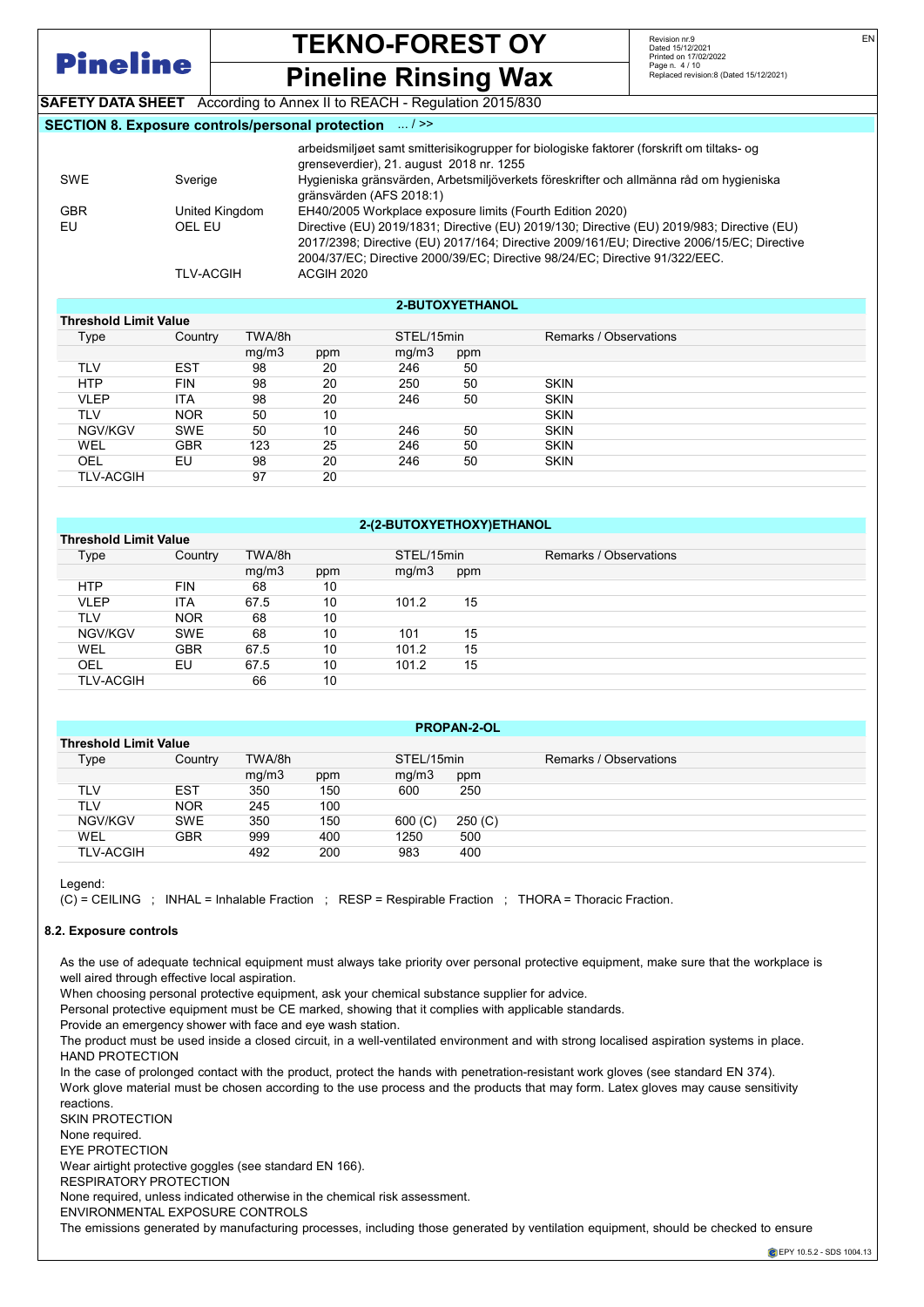

Pineline Rinsing Wax

SAFETY DATA SHEET According to Annex II to REACH - Regulation 2015/830

Revision nr.9 Dated 15/12/2021 Printed on 17/02/2022 Page n. 5 / 10 Replaced revision:8 (Dated 15/12/2021)

**Information** 

compliance with environmental standards.

## SECTION 9. Physical and chemical properties

## 9.1. Information on basic physical and chemical properties

| <b>Properties</b>                      |        | Value                    |
|----------------------------------------|--------|--------------------------|
| Appearance                             |        | liquid                   |
| Colour                                 |        | blue                     |
| Odour                                  |        | characteristic           |
| Odour threshold                        |        | Not available            |
| pH                                     |        | 4.7                      |
| Melting point / freezing point         |        | Not available            |
| Initial boiling point                  | $\geq$ | ∙°€<br>100               |
| Boiling range                          |        | Not available            |
| Flash point                            |        | Combustion not sustained |
| Evaporation rate                       |        | Not available            |
| Flammability (solid, gas)              |        | Not available            |
| Lower inflammability limit             |        | Not available            |
| Upper inflammability limit             |        | Not available            |
| Lower explosive limit                  |        | Not available            |
| Upper explosive limit                  |        | Not available            |
| Vapour pressure                        |        | Not available            |
| Vapour density                         |        | Not available            |
| Relative density                       |        | 0.98                     |
| Solubility                             |        | soluble in water         |
| Partition coefficient: n-octanol/water |        | Not available            |
| Auto-ignition temperature              |        | Not available            |
| Decomposition temperature              |        | Not available            |
| Viscosity                              |        | Not available            |
| <b>Explosive properties</b>            |        | Not available            |
| Oxidising properties                   |        | Not available            |
|                                        |        |                          |

## 9.2. Other information

Information not available

## SECTION 10. Stability and reactivity

#### 10.1. Reactivity

There are no particular risks of reaction with other substances in normal conditions of use.

2-BUTOXYETHANOL

Decomposes under the effect of heat.

## 10.2. Chemical stability

The product is stable in normal conditions of use and storage.

### 10.3. Possibility of hazardous reactions

No hazardous reactions are foreseeable in normal conditions of use and storage.

2-BUTOXYETHANOL

May react dangerously with: aluminium,oxidising agents.Forms peroxides with: air.

2-(2-BUTOXYETHOXY)ETHANOL

May react with: oxidising substances.May form peroxides with: oxygen.Develops hydrogen on contact with: aluminium.May form explosive mixtures with: air.

## 10.4. Conditions to avoid

None in particular. However the usual precautions used for chemical products should be respected.

### 2-BUTOXYETHANOL

Avoid exposure to: sources of heat,naked flames.

2-(2-BUTOXYETHOXY)ETHANOL

Avoid exposure to: air.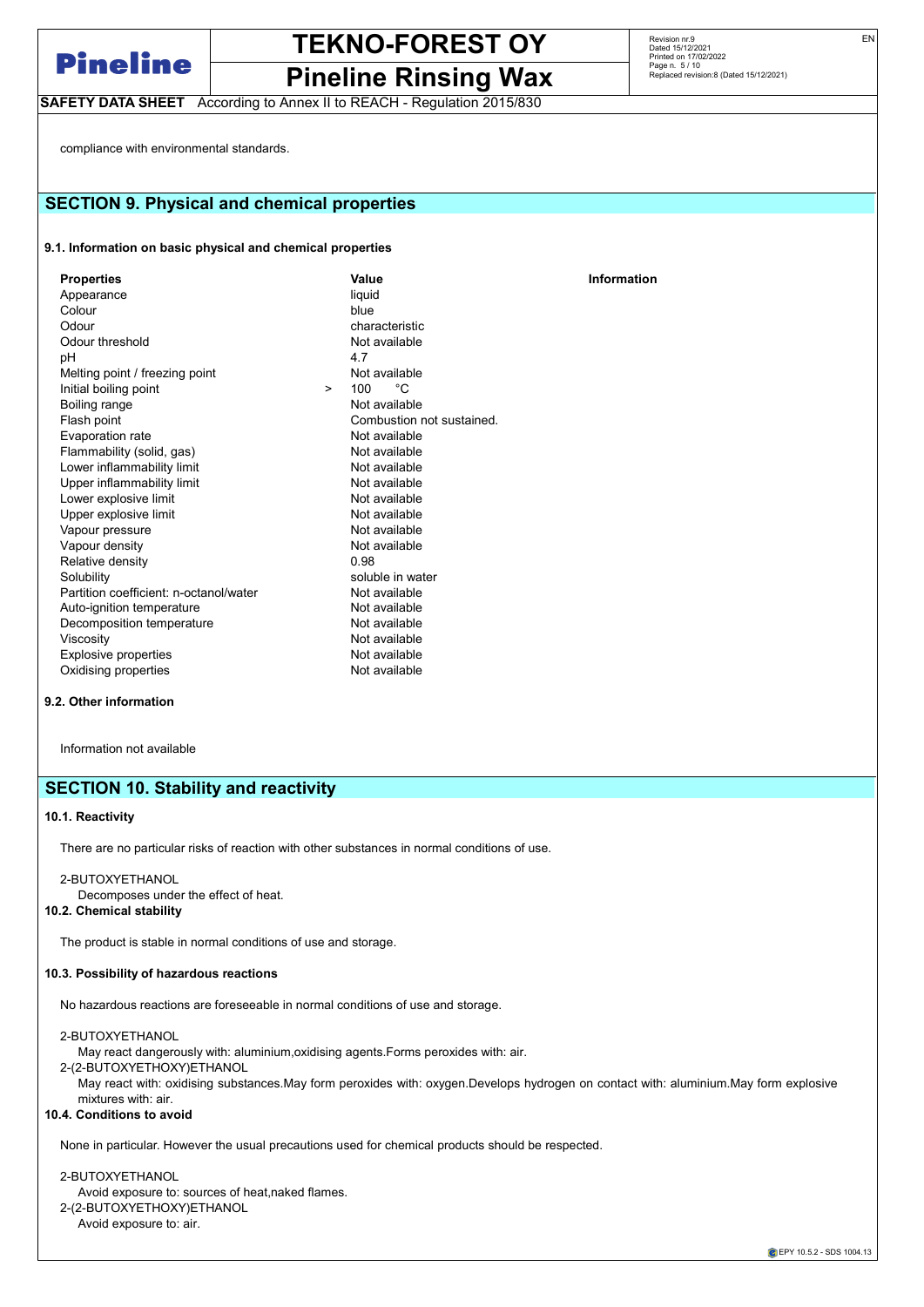

# Pineline Rinsing Wax

Revision nr.9 Dated 15/12/2021 Printed on 17/02/2022 Page n. 6 / 10 Replaced revision:8 (Dated 15/12/2021)

EN

SAFETY DATA SHEET According to Annex II to REACH - Regulation 2015/830

## SECTION 10. Stability and reactivity ... / >>

#### 10.5. Incompatible materials

2-(2-BUTOXYETHOXY)ETHANOL

Incompatible with: oxidising substances,strong acids,alkaline metals. 10.6. Hazardous decomposition products

2-BUTOXYETHANOL

May develop: hydrogen.

2-(2-BUTOXYETHOXY)ETHANOL

May develop: hydrogen.

## SECTION 11. Toxicological information

### 11.1. Information on toxicological effects

Metabolism, toxicokinetics, mechanism of action and other information

Information not available

Information on likely routes of exposure

2-(2-BUTOXYETHOXY)ETHANOL WORKERS: inhalation; contact with the skin.

Delayed and immediate effects as well as chronic effects from short and long-term exposure

#### 2-(2-BUTOXYETHOXY)ETHANOL

May be absorbed by inhalation, ingestion and skin contact; is irritating for the skin and especially for the eyes. May cause damage to the spleen. At room temperature the danger of inhalation is unlikely, due to the low vapour pressure of the substance.

Interactive effects

Information not available

## **ACUTE TOXICITY**

| ATE (Inhalation) of the mixture: | $>$ 20 ma/l |
|----------------------------------|-------------|
| ATE (Oral) of the mixture:       | >2000 mg/kg |
| ATE (Dermal) of the mixture:     | >2000 mg/kg |
|                                  |             |

ESTERQUAT LD50 (Oral) 5000 mg/kg

2-(2-BUTOXYETHOXY)ETHANOL LD50 (Oral) 3384 mg/kg Rat LD50 (Dermal) 2700 mg/kg Rabbit

2-BUTOXYETHANOL LD50 (Oral) 615 mg/kg Rat LD50 (Dermal) 405 mg/kg Rabbit LC50 (Inhalation) 2.2 mg/l/4h Rat

PROPAN-2-OL LD50 (Oral) 4710 mg/kg Rat LD50 (Dermal) 12800 mg/kg Rat LC50 (Inhalation) 72.6 mg/l/4h Rat

### SKIN CORROSION / IRRITATION

Does not meet the classification criteria for this hazard class

## SERIOUS EYE DAMAGE / IRRITATION

Causes serious eye irritation

### RESPIRATORY OR SKIN SENSITISATION

Does not meet the classification criteria for this hazard class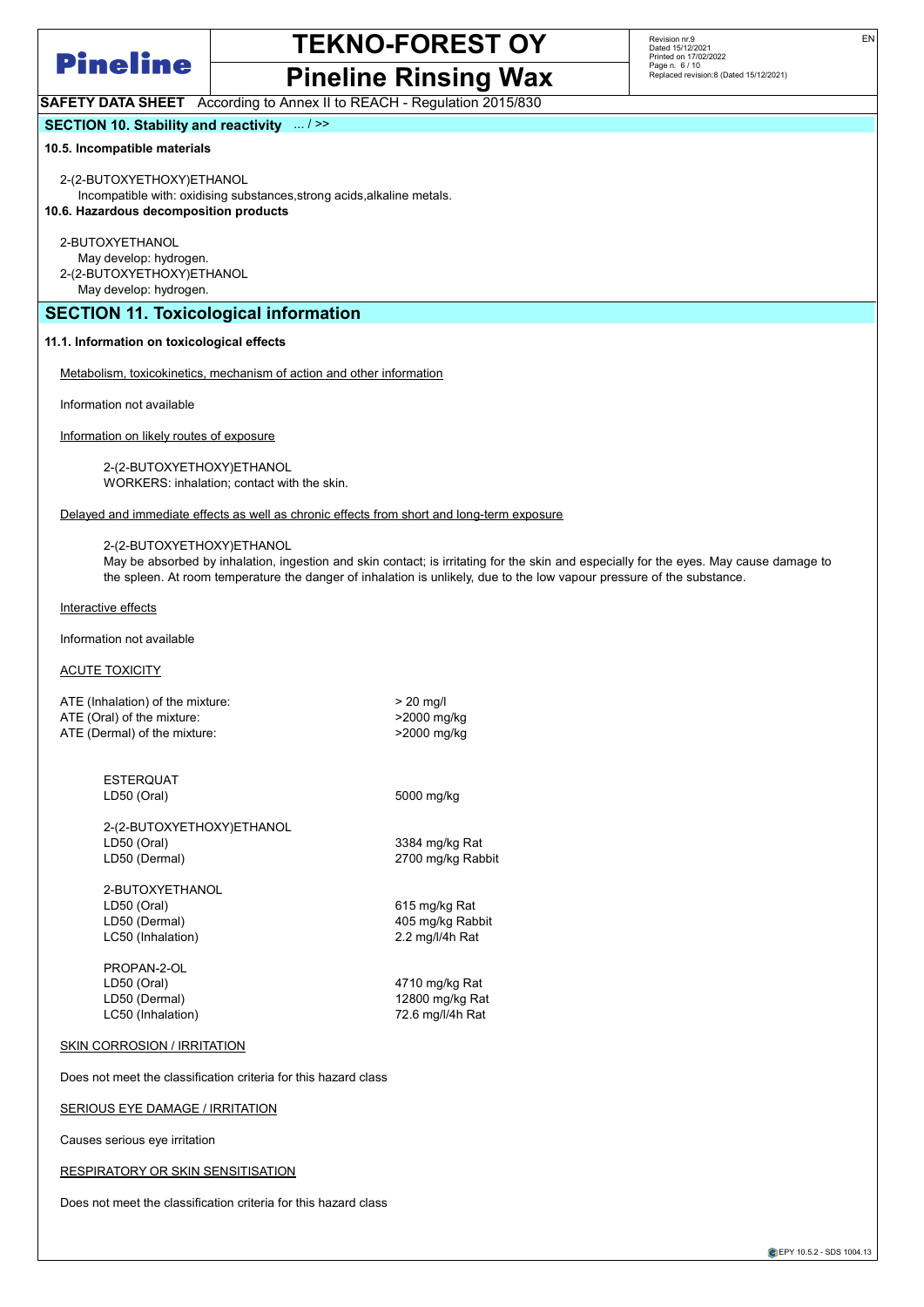

## Pineline Rinsing Wax SAFETY DATA SHEET According to Annex II to REACH - Regulation 2015/830

Revision nr.9 Dated 15/12/2021 Printed on 17/02/2022 Page n. 7 / 10 Replaced revision:8 (Dated 15/12/2021)

EN

SECTION 11. Toxicological information ... / >>

## **GERM CELL MUTAGENICITY**

Does not meet the classification criteria for this hazard class

## **CARCINOGENICITY**

Does not meet the classification criteria for this hazard class

REPRODUCTIVE TOXICITY

Does not meet the classification criteria for this hazard class

## STOT - SINGLE EXPOSURE

Does not meet the classification criteria for this hazard class

## STOT - REPEATED EXPOSURE

Does not meet the classification criteria for this hazard class

### ASPIRATION HAZARD

Does not meet the classification criteria for this hazard class

## SECTION 12. Ecological information

Use this product according to good working practices. Avoid littering. Inform the competent authorities, should the product reach waterways or contaminate soil or vegetation.

## 12.1. Toxicity

| <b>ESTERQUAT</b><br>LC50 - for Fish<br>EC50 - for Algae / Aquatic Plants | 1.91 mg/l/96h<br>2.23 mg/l/72h |
|--------------------------------------------------------------------------|--------------------------------|
| 12.2. Persistence and degradability                                      |                                |
| <b>ESTERQUAT</b><br>Rapidly degradable                                   |                                |
| 2-(2-BUTOXYETHOXY)ETHANOL<br>Solubility in water<br>Rapidly degradable   | 1000 - 10000 mg/l              |
| 2-BUTOXYETHANOL<br>Solubility in water<br>Rapidly degradable             | 1000 - 10000 mg/l              |
| PROPAN-2-OL<br>Rapidly degradable                                        |                                |
| 12.3. Bioaccumulative potential                                          |                                |
| 2-(2-BUTOXYETHOXY)ETHANOL<br>Partition coefficient: n-octanol/water      | 1                              |
| 2-BUTOXYETHANOL<br>Partition coefficient: n-octanol/water                | 0.81                           |
| PROPAN-2-OL<br>Partition coefficient: n-octanol/water                    | 0.05                           |
| 12.4. Mobility in soil                                                   |                                |
| Information not available                                                |                                |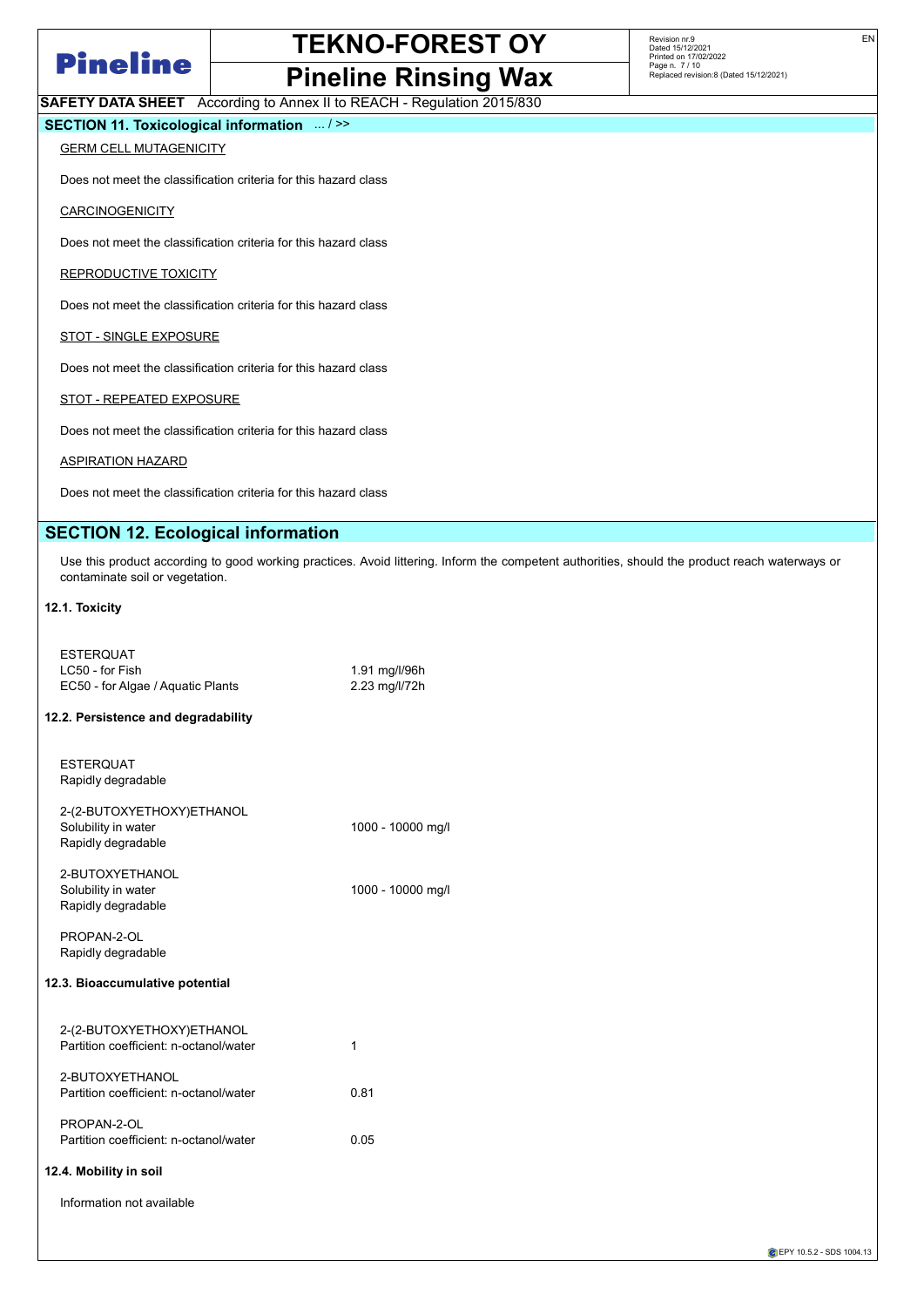

## TEKNO-FOREST OY Pineline Rinsing Wax

EN

SAFETY DATA SHEET According to Annex II to REACH - Regulation 2015/830

## SECTION 12. Ecological information ... / >>

12.5. Results of PBT and vPvB assessment

On the basis of available data, the product does not contain any PBT or vPvB in percentage ≥ than 0,1%.

#### 12.6. Other adverse effects

Information not available

## SECTION 13. Disposal considerations

#### 13.1. Waste treatment methods

Reuse, when possible. Product residues should be considered special hazardous waste. The hazard level of waste containing this product should be evaluated according to applicable regulations.

Disposal must be performed through an authorised waste management firm, in compliance with national and local regulations. CONTAMINATED PACKAGING

Contaminated packaging must be recovered or disposed of in compliance with national waste management regulations.

## SECTION 14. Transport information

The product is not dangerous under current provisions of the Code of International Carriage of Dangerous Goods by Road (ADR) and by Rail (RID), of the International Maritime Dangerous Goods Code (IMDG), and of the International Air Transport Association (IATA) regulations.

### 14.1. UN number

Not applicable

#### 14.2. UN proper shipping name

Not applicable

14.3. Transport hazard class(es)

Not applicable

### 14.4. Packing group

Not applicable

### 14.5. Environmental hazards

Not applicable

### 14.6. Special precautions for user

Not applicable

## 14.7. Transport in bulk according to Annex II of Marpol and the IBC Code

Information not relevant

## SECTION 15. Regulatory information

## 15.1. Safety, health and environmental regulations/legislation specific for the substance or mixture

Seveso Category - Directive 2012/18/EC: None

|  | Restrictions relating to the product or contained substances pursuant to Annex XVII to EC Regulation 1907/2006 |  |  |
|--|----------------------------------------------------------------------------------------------------------------|--|--|
|  |                                                                                                                |  |  |

**Product** Point 3 - 40 Contained substance Point 75 2-BUTOXYETHANOL

Regulation (EC) No. 2019/1148 - on the marketing and use of explosives precursors Not applicable

Substances in Candidate List (Art. 59 REACH)

On the basis of available data, the product does not contain any SVHC in percentage ≥ than 0,1%.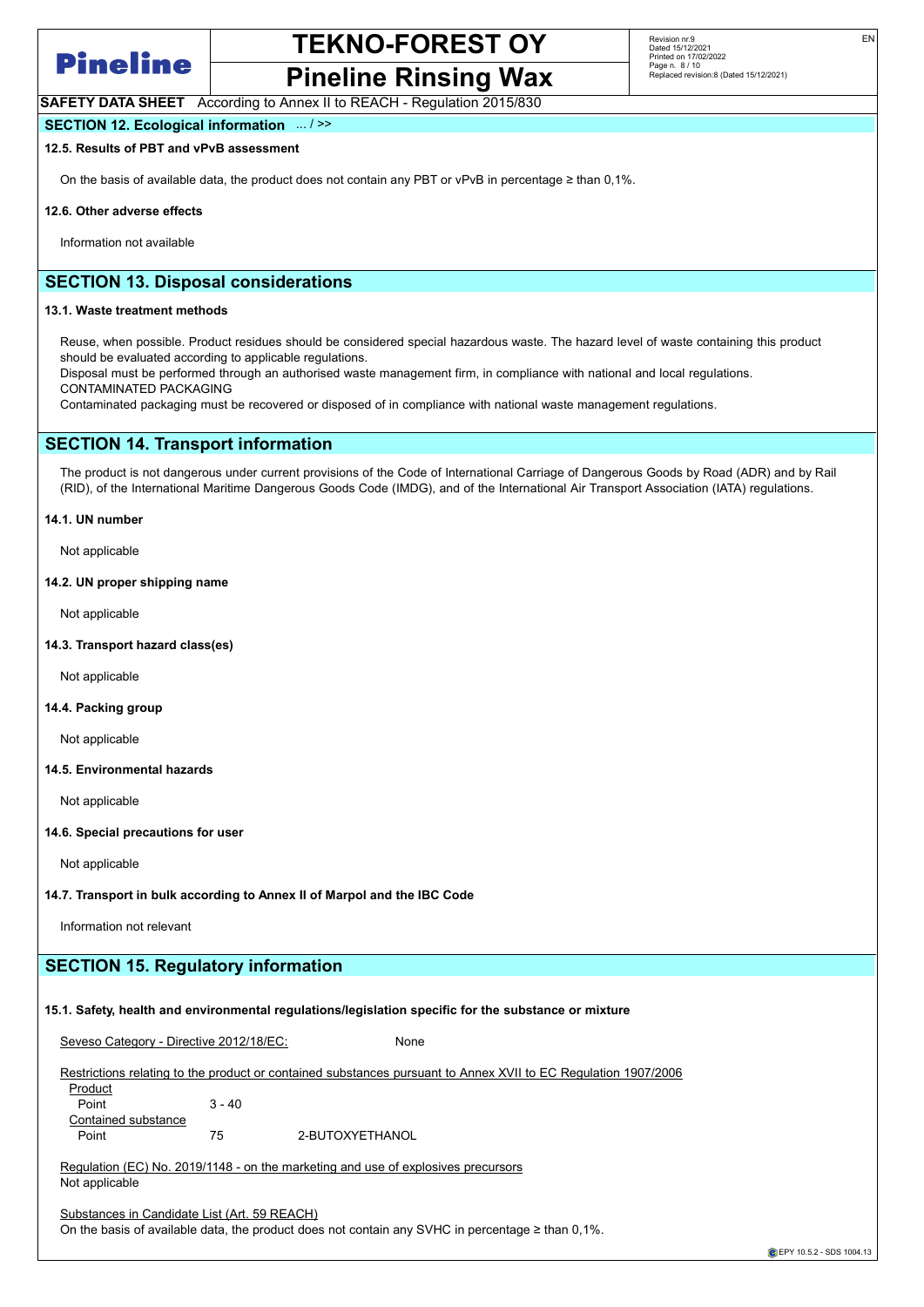

## TEKNO-FOREST OY Pineline Rinsing Wax

EN

SAFETY DATA SHEET According to Annex II to REACH - Regulation 2015/830

## SECTION 15. Regulatory information ... / >>

Substances subject to authorisation (Annex XIV REACH) None

Substances subject to exportation reporting pursuant to (EC) Reg. 649/2012: None

Substances subject to the Rotterdam Convention:

None

Substances subject to the Stockholm Convention: None

Healthcare controls

Workers exposed to this chemical agent must not undergo health checks, provided that available risk-assessment data prove that the risks related to the workers' health and safety are modest and that the 98/24/EC directive is respected.

### 15.2. Chemical safety assessment

A chemical safety assessment has not been performed for the preparation/for the substances indicated in section 3.

## SECTION 16. Other information

Text of hazard (H) indications mentioned in section 2-3 of the sheet:

| Flammable liquid, category 2                                 |
|--------------------------------------------------------------|
| Flammable liquid, category 3                                 |
| Acute toxicity, category 4                                   |
| Eye irritation, category 2                                   |
| Skin irritation, category 2                                  |
| Specific target organ toxicity - single exposure, category 3 |
| Highly flammable liquid and vapour.                          |
| Flammable liquid and vapour.                                 |
| Harmful if swallowed.                                        |
| Harmful in contact with skin.                                |
| Harmful if inhaled.                                          |
| Causes serious eye irritation.                               |
| Causes skin irritation.                                      |
| May cause drowsiness or dizziness.                           |
|                                                              |

LEGEND:

- ADR: European Agreement concerning the carriage of Dangerous goods by Road
- CAS NUMBER: Chemical Abstract Service Number
- CE50: Effective concentration (required to induce a 50% effect)
- CE NUMBER: Identifier in ESIS (European archive of existing substances)
- CLP: EC Regulation 1272/2008
- DNEL: Derived No Effect Level
- EmS: Emergency Schedule
- GHS: Globally Harmonized System of classification and labeling of chemicals
- IATA DGR: International Air Transport Association Dangerous Goods Regulation
- IC50: Immobilization Concentration 50%
- IMDG: International Maritime Code for dangerous goods
- IMO: International Maritime Organization
- INDEX NUMBER: Identifier in Annex VI of CLP
- LC50: Lethal Concentration 50%
- LD50: Lethal dose 50%
- OEL: Occupational Exposure Level
- PBT: Persistent bioaccumulative and toxic as REACH Regulation
- PEC: Predicted environmental Concentration
- PEL: Predicted exposure level
- PNEC: Predicted no effect concentration
- REACH: EC Regulation 1907/2006
- RID: Regulation concerning the international transport of dangerous goods by train
- TLV: Threshold Limit Value
- TLV CEILING: Concentration that should not be exceeded during any time of occupational exposure.
- TWA STEL: Short-term exposure limit
- TWA: Time-weighted average exposure limit
- VOC: Volatile organic Compounds
- vPvB: Very Persistent and very Bioaccumulative as for REACH Regulation